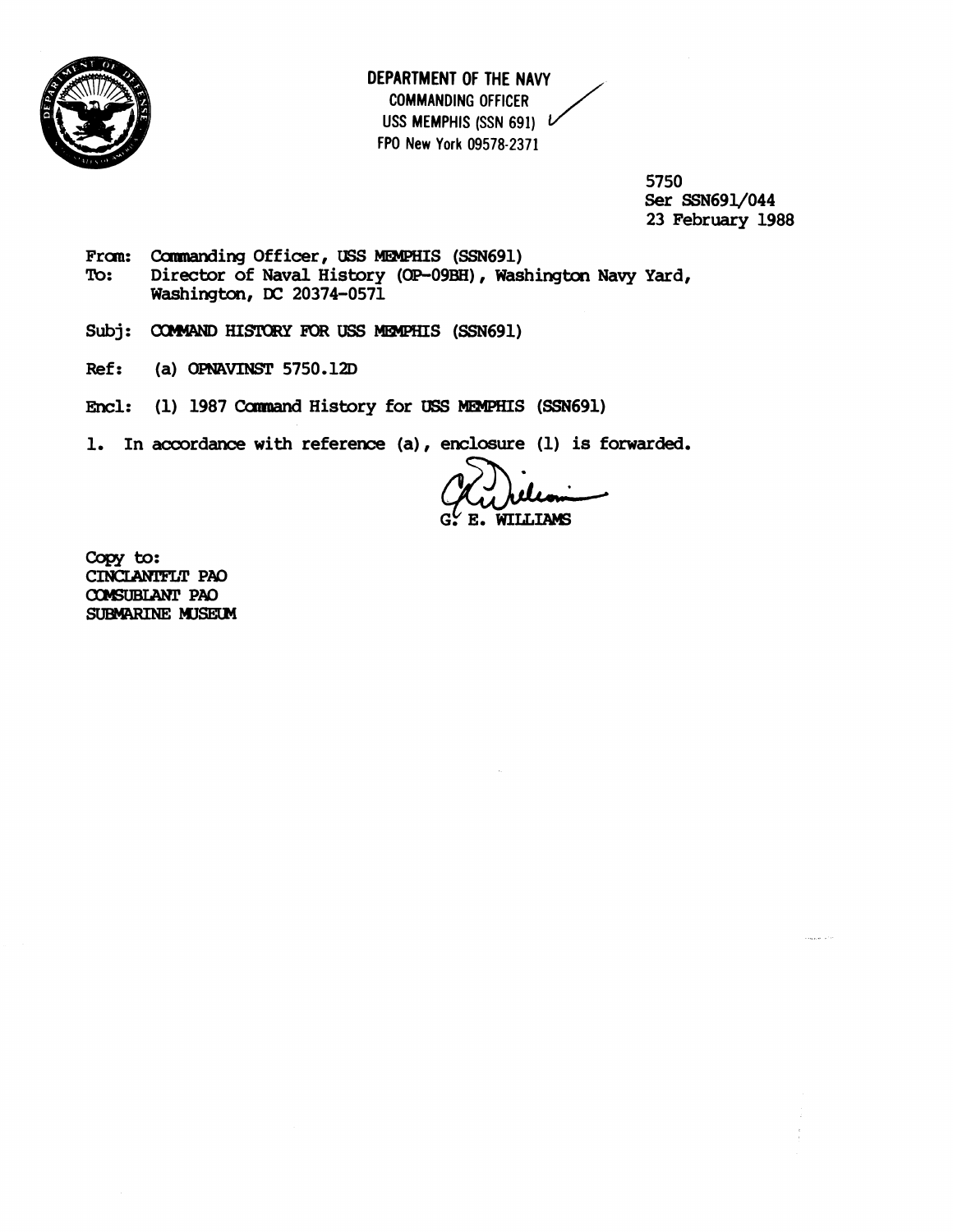## Part I - **Cannand** Canposition and Orqanization

USS MEMPHIS (SSN691) is a Los Angeles Class fast attack, nuclear powered submarine hose primary mission is anti-submarine warfare (ASW). She is homeported in Norfolk, Virginia and supports the following operational Chain of Command: Carmander Sulrnarine Squadron EIGHT, Camrander Suhnarine Force, U.S. ATLANTIC Fleet and Commander in Chief, U.S. ATLANTIC Fleet. USS MEMPHIS (SSN691) reports administratively to Commander Submarine Group SIX via Commander Submarine Squadron<br>EIGHT.

Camrander Gary E. Williams, LEN, relieved camander William L. Norris, **USN,** as Commanding Officer on 28 March 1987.

## Part **I1** - Chronoloqy

| $01$ JAN $-$ 05 JAN | Inport, Norfolk, VA                                        |
|---------------------|------------------------------------------------------------|
| 05 JAN - 10 JAN     | Underway, Type Training                                    |
| $10$ JAN $-$ 23 JAN | Weapons Refresher Training, Inport, Charleston, SC         |
| 23 JAN - 25 JAN     | Underway, Type Training                                    |
| $26$ JAN $-$ 02 MAR | Inport, Norfolk, VA                                        |
| $02$ MAR $-$ 08 MAR | Underway, Type Training                                    |
| 09 MAR - 12 MAR     | Post Overhaul Acoustic Trials, Exuma Sound, Bahamas        |
| $12$ MAR - 14 MAR   | Underway, Type Training                                    |
| 14 MAR $-$ 16 MAR   | Inport, Norfolk, VA                                        |
| 17 MAR $-$ 19 MAR   | Underway, Material Inspection (Insurv Board)               |
| 19 MAR $-$ 28 MAR   | Inport, Norfolk, VA                                        |
| <b>28 MAR</b>       | Change of Command, Norfolk, VA                             |
| $31$ MAR - 02 APR   | Norfolk, VA                                                |
| 06 APR - 02 MAY     | Inport, Norfolk, VA                                        |
| 04 MAY - 10 MAY     | FLEETEX 2-87                                               |
| $14$ MAY - 18 MAY   | Inport, Annapolis, MD (USNA Graduation Week)               |
| 23 MAY - 25 MAY     | Inport, Port Everglades, FL                                |
| $28$ MAY $-$ 29 MAY | MK 48 Torpedo, Harpoon and Tomahawk Missile Certification  |
|                     | at St. Croix, USVI                                         |
| $02$ JUN $-$ 18 JUN | Midshipman Second Class Indoctrination/Training at Autec,  |
|                     | Bahama Islands                                             |
| $24$ JUN $-$ 25 JUN | Operational Reactor Safeguards Examination (ORSE)          |
| $26$ JUN $-$ 02 JUL | Inport, Norfolk, VA                                        |
| $06$ JUL $-10$ JUL  | Underway with USS CORAL SEA Battle Group                   |
| 13 JUL - 17 JUL     | NROTC Midshipman Indoctrination/Training at Charleston, SC |
| 20 JUL - 13 AUG     | Inport, Norfolk, VA for POM Upkeep                         |
| 14 AUG - 20 AUG     | Underway for SUMMEREX 87 and MK 48 Exercise Torpedo        |
|                     | Firings                                                    |
| $21$ AUG $-24$ AUG  | Inport, St. Croix, USVI                                    |
| $25$ AUG $-30$ AUG  | Underway for POM Workup                                    |
| 31 AUG - 05 SEP     | Pre-Deployment Refresher Training, New London, CT          |
| 06 SEP - 11 SEP     | Underway for POM Workup                                    |
| $12$ SEP - 20 SEP   | Inport, Norfolk, VA for POM Loadout                        |
| $21$ SEP - 24 SEP   | Underway for POM Certification                             |
| 28 SEP - 11 OCT     | Deployed to Mediterranean Sea, Transatlantic Operations    |
|                     | with USS CORAL SEA Battle Group                            |
|                     |                                                            |